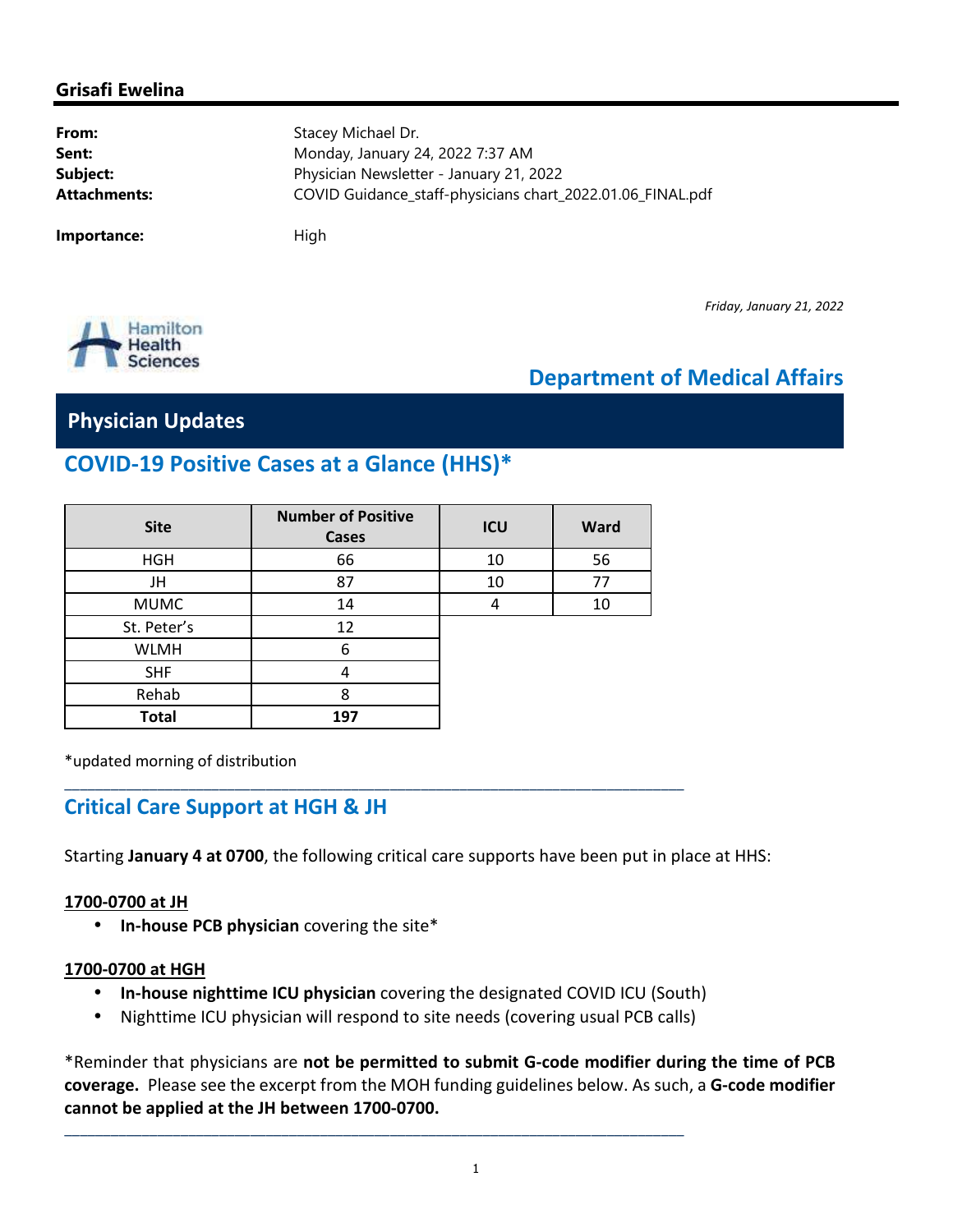## **Enhanced Medical Support at JH**

Starting January 22<sup>nd</sup> and until February 4<sup>th</sup>, the evening GIM/COVID physician shift at JH will be extended until midnight to continue to support COVID patients and help the SMR with ED admits/consults. GIM and ED leaders will continue to reassess the need to continue this support. We are also monitoring the needs at the General and considering starting an evening GIM shift if needed.

## **West End Clinic moving to "PCR testing only" location**

The assessment clinic at the HHS West End Clinic (WEC, located at 690 Main Street West, Hamilton) will shift its operations to only provide COVID PCR testing to eligible individuals, including healthcare workers (HCW), beginning on January 17, 2022. What this means:

- From Monday, January 17, HCW and their **household members who are symptomatic** will be able to book online for testing at the West End Clinic or the SJHH testing centre (1565 Upper James Street, Hamilton, the former Future Shop location).
	- o Appointments can be booked online.
	- o The clinic will operate seven days a week from 9 am to 5 pm.
- The WEC will cease to administer doses of the COVID vaccines as of Sunday, January 16. 2022 (i.e. Sunday will be the last vaccination day).
	- o NOTE: until then the clinic will continue to offer vaccinations to eligible HCW from HHS and St. Joseph's Healthcare Hamilton (SJHH) and eligible household members including those 12+ years of age (first/second dose). Third doses available for ages 18+. More information is available here.
	- o Vaccination, including through walk-in clinics, is available at various locations across the Hamilton area.

**NOTE: the assessment clinic will remain open at the WEC site despite the temporary closure of the Urgent Care Centre at the same location.** 

## **What this means ̶ Employee Health Services process**

This change means that HCW can access timely testing appointments. HCW (and household members if they are symptomatic) may require a PCR test if they are:

- Symptomatic (also applies to members of the same household)
- Asymptomatic (HCW **only**) and have had exposure to a known COVID-positive individual.

If you meet the criteria, please book your testing appointment online, and: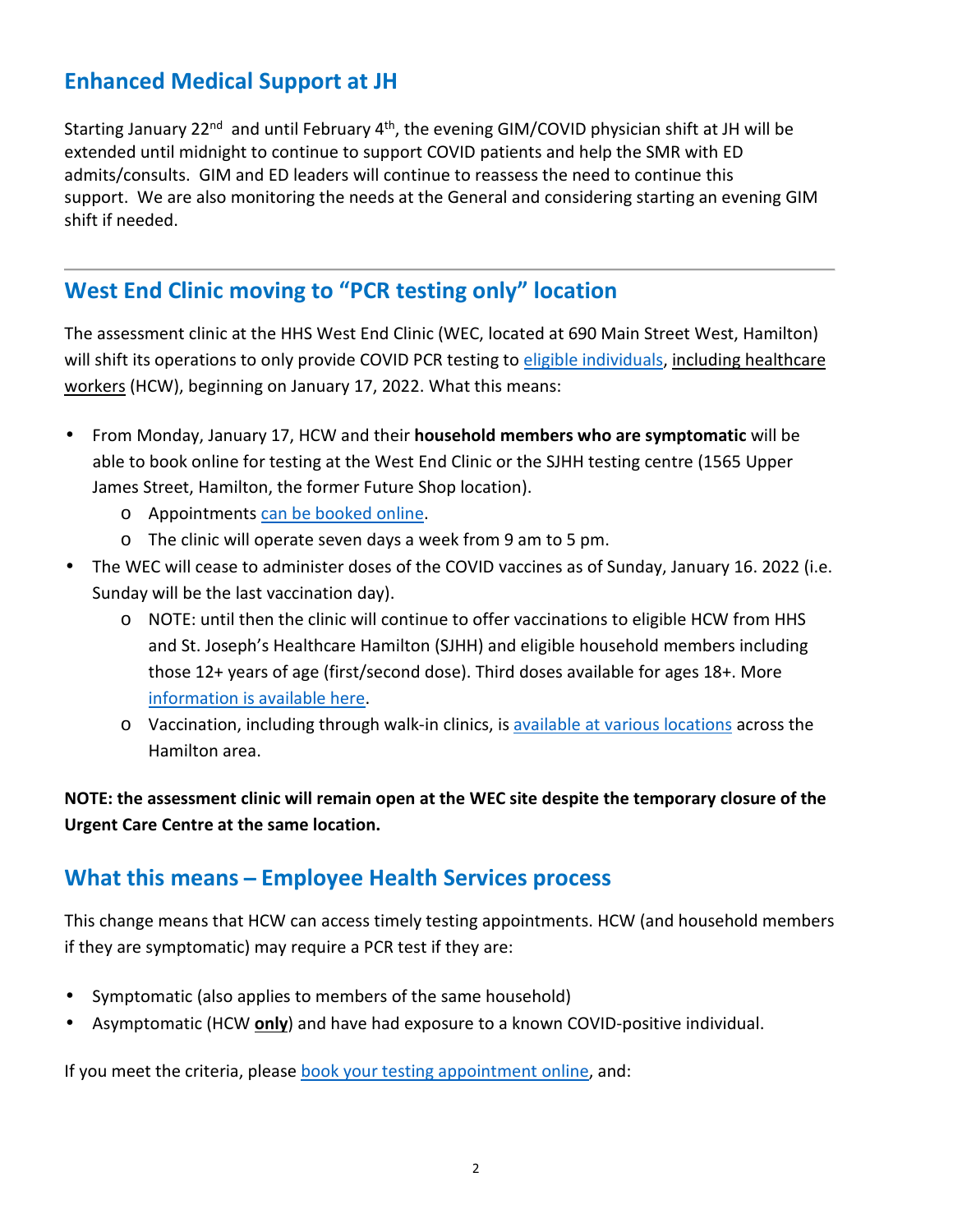- Contact Employee Health Services (EHS) at extension 42200 to leave your name, employee ID Number and phone number and confirmation that you have booked your test. EHS will contact you with further instructions.
- If you are symptomatic, you must self-isolate and await further instructions from EHS

## **Accelerated return to work**

To further mitigate extraordinary staffing shortages, the provincial government has issued guidance to facilitate earlier return-to-work of healthcare workers who previously tested positive for COVID-19, with additional measures in place for those staff considered "low risk".

This includes COVID positive staff who:

• are asymptomatic or have symptoms resolving at the time (staff who never developed symptoms will be prioritized); AND

• are fully vaccinated (staff with three doses will be prioritized); AND

• produce one negative PCR test **OR** two consecutive negative daily rapid antigen tests (RATs) collected 24 hours apart from day 6 onward from last exposure (e.g. employee can return as early as day 7 so long as day 6 & 7 RATs are negative)

These measures will be implemented on a case-by-case basis at the discretion of program leadership and only where other mitigation efforts, such as staff deployment, have already been applied.

# **Asymptomatic healthcare worker (HCW) COVID-19 PCR testing: new onsite self-collection process**

## **What's new**

Beginning Monday, January 24, **asymptomatic healthcare workers (HCWs)** who are on outbreak units and are required to undergo regular point prevalence testing, or those who have experienced a high-risk COVID-19 exposure, will begin a new on-site self-collection process.

HCWs will continue to first contact **Employee Health Services (EHS)**, and will then be directed, if required, to follow this self-collection process. Identified HCWs are to complete the test and drop it off at one of the designated drop-off locations listed below instead of going to an assessment centre. Asymptomatic HCWs who self-collect can continue to work on their unit while awaiting their results.

**NB: Symptomatic HCWs** will continue to follow the existing process, booking (must be on Citrix) an appointment at the West End Assessment Centre for a PCR test

# **What's the process?**

Identified asymptomatic HCWs who require testing will:

• Obtain oral / nasal swab from their site's pick up/drop-off location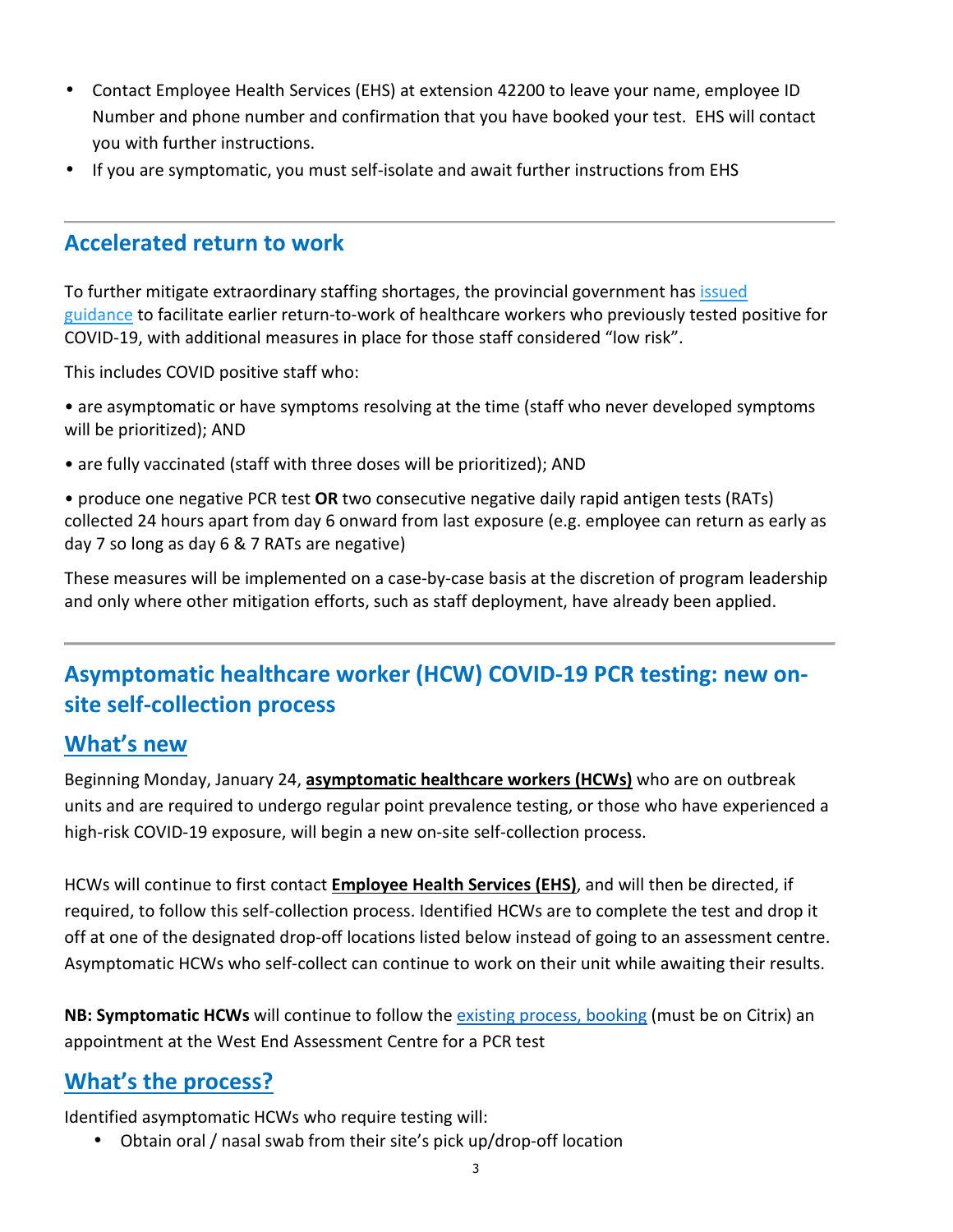#### • **Accurately complete the requisition form provided in the kit (this is imperative)**

- Manually write on white label on the swab container in pen:
	- o two identifiers: Name (as identified on your Health Card) and DOB (must be in format: day/month/year)
	- o specimen collection date: (also in format: day/month/year)
- Self-collect oral and nasal specimen using process outlined in attached "Oral-Nasal Swab Instructions" and video: Oral + Nasal Swab Instructions - YouTube (must be on Citrix)
- Proceed to designated drop-off location there is no time limit between swab and drop-off

### **Locations**

| Site                      | Pick up/Drop off location        | Dates/Time                               |
|---------------------------|----------------------------------|------------------------------------------|
| <b>Hamilton General</b>   | <b>Patient Registration</b>      | Mon-Fri 0800-2300.                       |
| Hospital                  |                                  | After hours and weekends, can leave      |
|                           |                                  | specimen in the drop box.                |
| Juravinski Hospital       | <b>Patient Registration</b>      | Mon-Fri 0800-2300.                       |
|                           |                                  | After hours and weekends, can leave      |
|                           |                                  | specimen in the drop box.                |
| McMaster Children's       | <b>Patient Registration</b>      | Mon-Fri 0800-2300.                       |
| Hospital                  |                                  | After hours and weekends, can leave      |
|                           |                                  | specimen in the drop box.                |
| St. Peter's Hospital      | Centre for Healthy Aging         | Mon-Fri 0800-1600.                       |
|                           |                                  | After house and weekends, please bring   |
|                           |                                  | specimen to an acute care site.          |
| West Lincoln Memorial     | Report to the switchboard office | Mon-Fri 0800-1500.                       |
| Hospital                  | for the label.                   | After hours and weekends, staff bring to |
|                           | The self-collection kits will be | the ED.                                  |
|                           | located in the Computer Lab room |                                          |
|                           | (adjacent to the lab)            |                                          |
| Satellite Health Facility | To be determined week of January | To be determined week of January 24      |
|                           | 24                               |                                          |
| <b>Urgent Care Clinic</b> | Assessment Centre *Drop off      | 7 days a week 0900-1700.                 |
|                           | $only*$                          |                                          |

# **Mobile Staff and Physician Vaccination Clinics**

HHS will be hosting mobile COVID-19 vaccination clinics across all of our sites for eligible staff, physicians and residents.

Mobile clinics will run at each of our sites on a rotating schedule, from 1000 – 1600. Bring your health card. No appointment necessary.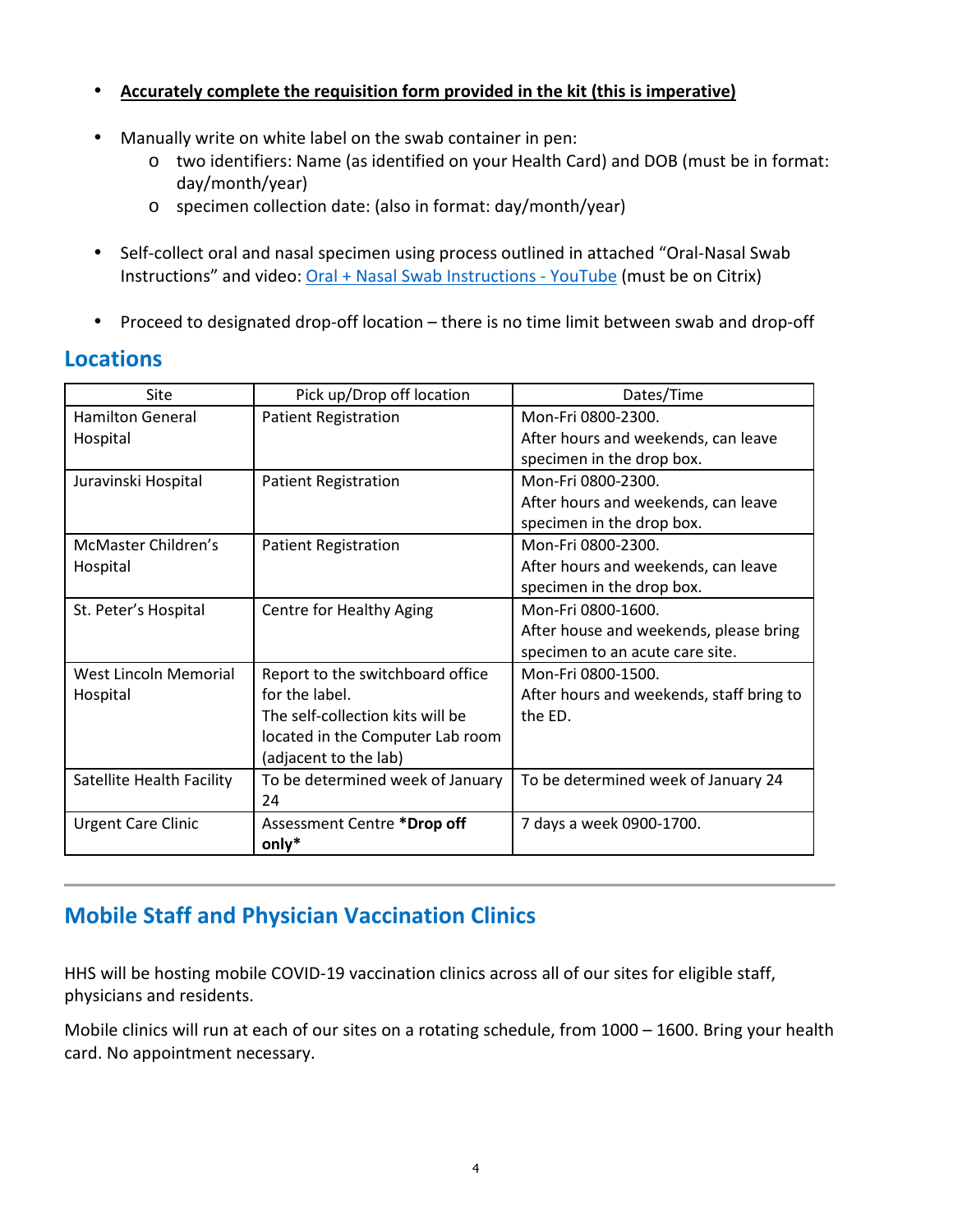# **Mobile clinic dates and locations**

January 25- MUMC, 4F red section (take the red elevators to the 4th floor, come off the elevator turn left, we are the first door on the right)

January 26- SHF, P3 Conference Room January 27- JH, Atrium January 28- HGH, beside Retail Pharmacy February 1- WLMH, Swing Space February 2- SPH, Multi-Purpose Room (down the corridor between staff entrance and main lobby) February 3- JH, Atrium February 4- HGH, beside Retail Pharmacy

## **Reporting a Booster – Use Chrome**

Everyone at HHS who is eligible and able to do so, is encouraged to receive the booster vaccine (third dose of the COVID vaccine).

**Once they have received a third dose, staff and physicians are invited to update their COVID-19 vaccination status.**

Healthcare workers can report their booster shot HERE

#### **Important note**

Staff and physicians should use the Google Chrome browser to access the Employee Health Services Online Reporting Tool (CORITY). Internet Explorer is no longer supported by the platform.

Here's the full URL if you need to import the link into another browser: https://hhsc.my.cority.com/#/questionnaire/medicalpublicqrhstandaloneportal?questionnaireId=361

**Just copy and paste**

.

#### **Have a Beverage on HHS**

We invite you to enjoy a complimentary beverage **today through to January 26 at 11:30 p.m.** Please visit your Volunteer Association cafeteria or café locations at your respective site to get a regular size coffee, tea or bottled water. Each staff member is welcome to have one beverage per shift for the above outlined duration. This is a small token of acknowledgment to help you get you through this time.

## **Peer-to-peer Recognition**

If you have a moment, please consider recognizing a colleague to boost their spirits. E-cards are available on the HUB to share solidarity and appreciation with your fellow healthcare colleagues. Share an E-card (Must be in Citrix)